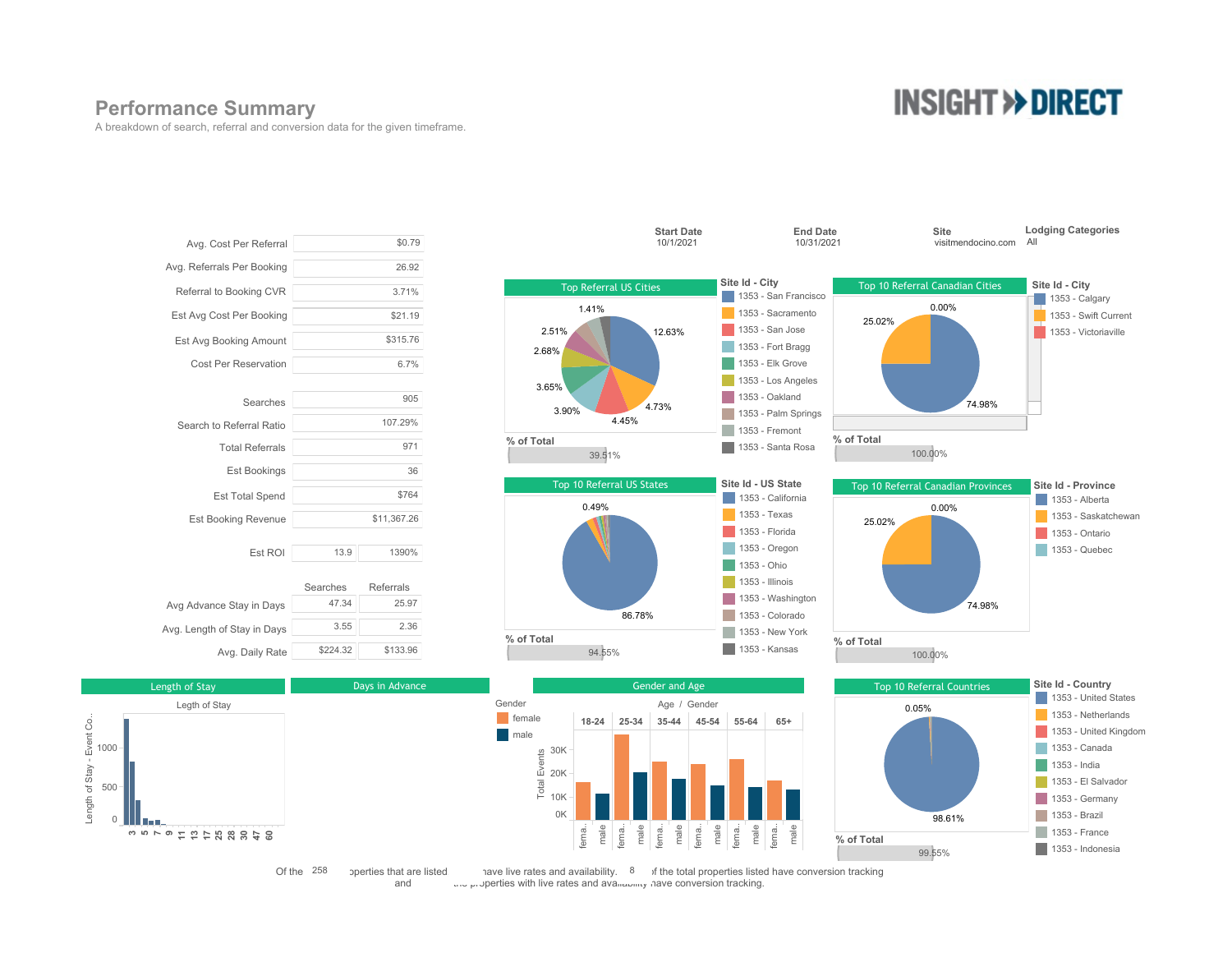## **Search and Add-On Summary**

A further analysis of searches and referral data from additional engines.

# **INSIGHT >> DIRECT**

#### powered by simpleview.



\*Total Widget Loads is the number of times a widget appears on a site. Unique Widget Load is the total number of unique events (widget load) per session within the given date range. A session is a group of interactions that take place on a website within a given time frame. By default, a session expires after 30 minutes of inactivity, at midnight or when there is a campaign change.

\*\*\*Data collected through Google Analytics trackers placed on the widget and results page.

\*\*\*\*Re-searches are all searches following the initial search.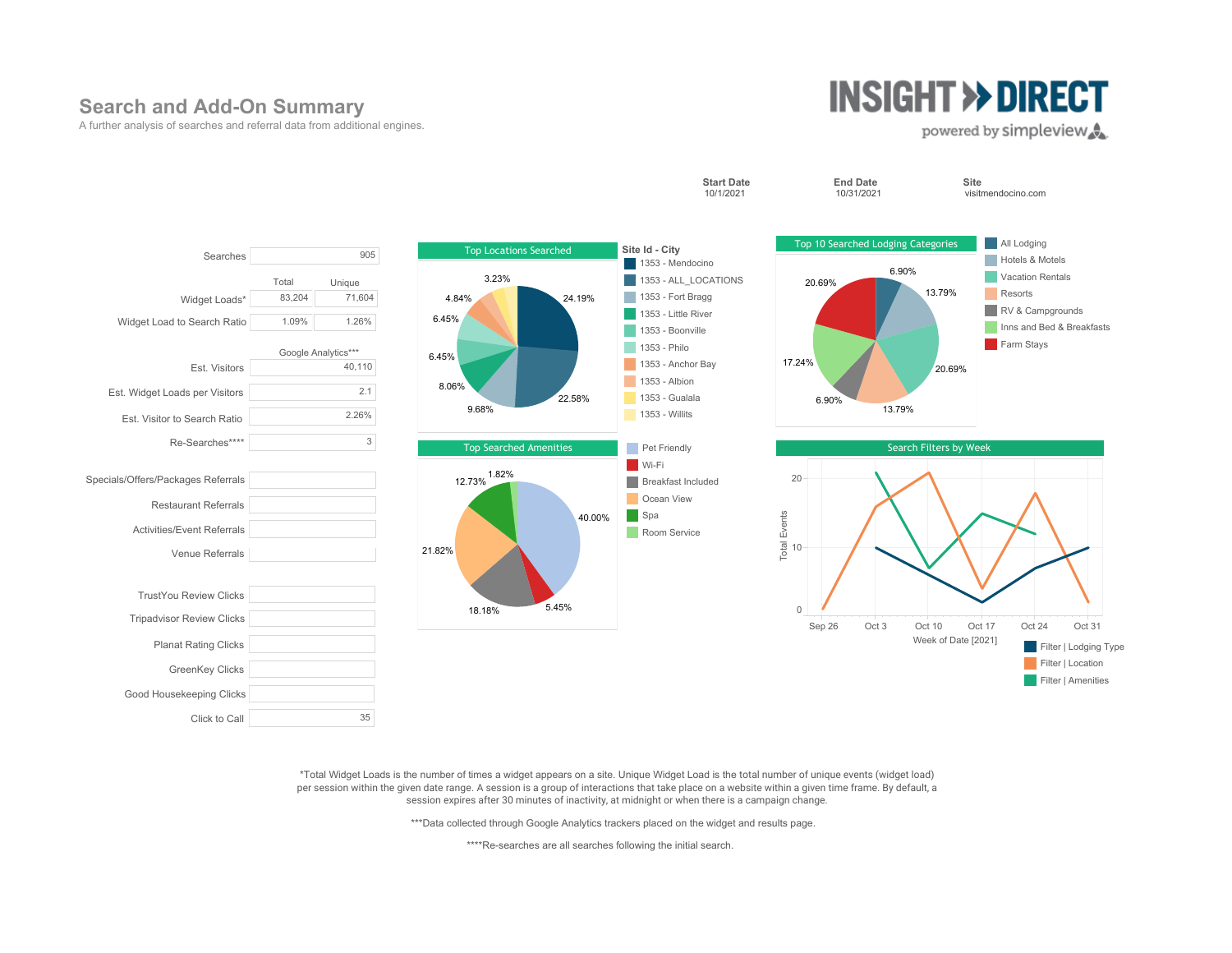# **Year-Over-Year Search and Referral Summary**



An evaluation of search and referral trends on a year-over-year basis.